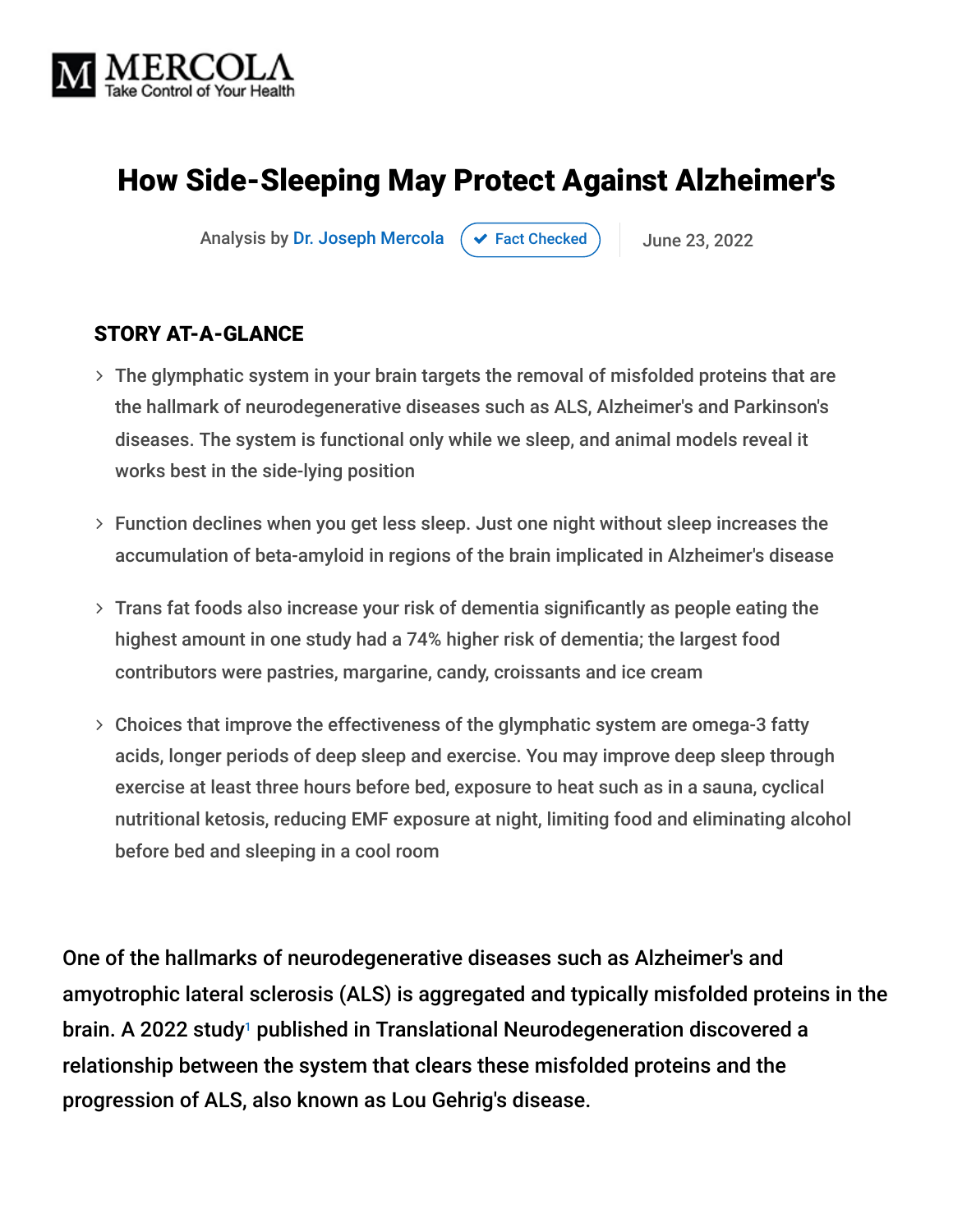Other neurodegenerative diseases that may be impacted by the system include Parkinson's disease and Alzheimer's disease.<sup>2</sup> These share many physiological similarities despite looking different clinically and having a different disease progression.

Approximately one-third of the proteins made in the body on any given day are misfolded.<sup>3,4</sup> However, your body has mechanisms to refold those proteins to help prevent disease. In a collaborative editorial, scientists led by the Department of Experimental Neurodegeneration at the University Medical Center Gottingen, Göttingen, Germany, wrote: 5

*"Amyloid-beta, Tau, alpha-synuclein, TDP-43, or the prion protein, are just a few examples of proteins that can aggregate and contribute to the pathogenesis of neurodegenerative diseases with diverse clinical manifestations (Alzheimer's disease, frontotemporal lobar degeneration, Pick's disease, Parkinson's disease, Lewy body dementia, multiple system atrophy, amyotrophic lateral sclerosis among the most common)."*

The featured study, $\circ$  published March 15, 2022, looked at the glymphatic system, which is how the brain removes waste products. Removal of these misfolded proteins could help prevent ALS and other neurodegenerative diseases.<sup>7</sup>

#### Glymphatic System Targets Misfolded Protein

According to a paper published in Neurochemical Research,<sup>8</sup> the recently discovered glymphatic system is a "macroscopic waste clearance system that utilizes a unique system of perivascular channels, formed by astroglial cells, to promote efficient elimination of soluble proteins and metabolites from the central nervous system."

The glymphatic system $\mathsf{^9}$  is how the cerebral spinal fluid clears waste products using glial cells in the perivascular space as a sieve, which is how the system got its name (glial-lymphatic). Researchers have found this system is also important in hemorrhagic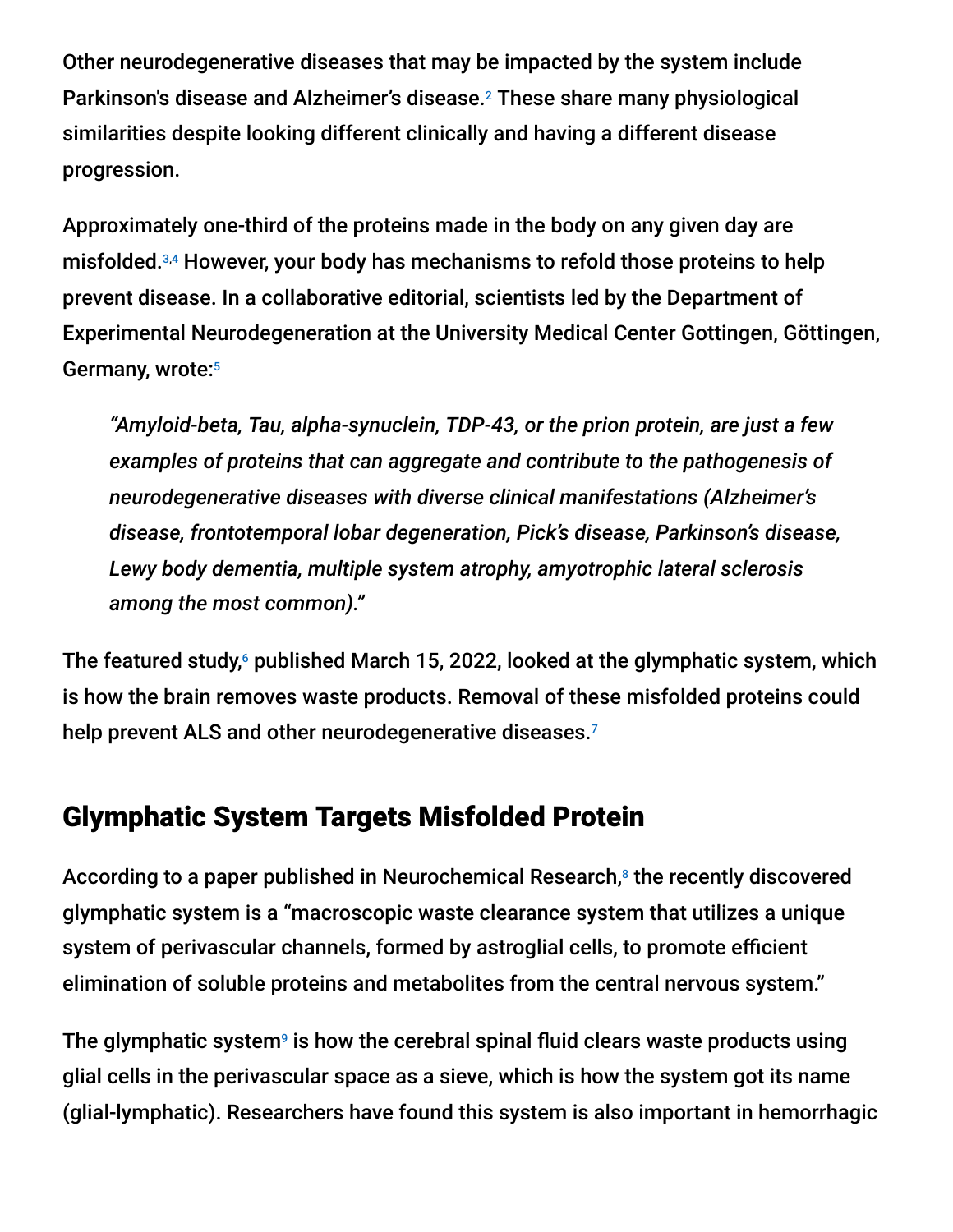and ischemic neurovascular disorders and other degenerative processes, including traumatic brain injury.

According to the researchers, the glymphatic system uses a network of fluid-filled spaces that are known as Virchow-Robin spaces.<sup>10</sup> The system is not functional while we're awake but begins working during sleep. Not only is it responsible for clearing the brain of toxic waste products but it also distributes compounds to brain cells that are essential for function.

The system declines in function with age, when we may have more sleep disturbances or we get less sleep. Just one night without sleep can raise the beta-amyloid accumulation in regions of the brain that are implicated in Alzheimer's disease.<sup>11</sup> To evaluate the impact that aging and sleep have on the glymphatic system, researchers used genetically modified mice, in which they could turn on and off the TDP-43 protein expression based on what the mice were fed.

This protein accumulates in individuals with neurodegenerative diseases, such as ALS. They used MRI to analyze the brain structures in the mice three weeks after turning on the TDP-43 expression, which showed worse glymphatic clearance than in the control mice.<sup>12</sup>

This demonstrated that the glymphatic system plays a unique and integral part in clearing the brain of toxic waste products that are responsible for the development of neurodegenerative diseases.

## Lifestyle Choices Improve Glymphatic Clearance

In an article in The Conversation,<sup>13</sup> David Wright, one of the researchers in the featured study, proposed that sleep position affects glymphatic clearance, which past research has shown is most efficient in a side sleeping position, $14$  when compared to sleeping on your back or prone. Although the mechanism for this action is not understood, he proposes it may relate to compression, gravity and tissue stretching. 15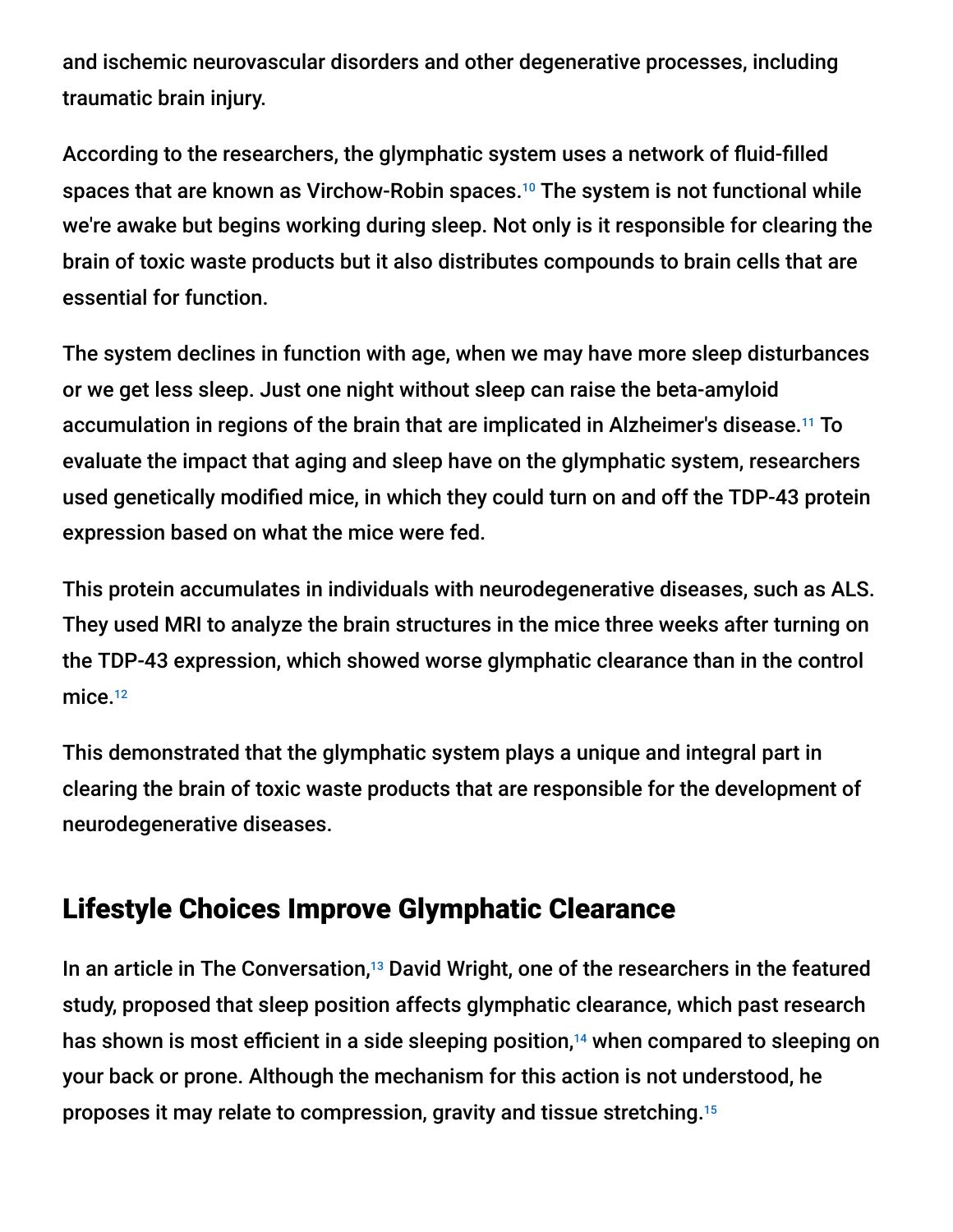On the other hand, Dr. Peter Martone, a Boston-based chiropractor and physiologist, offers some important reasons for sleeping on your back. In a previous article, I interviewed him<sup>16</sup> and he shared some incredibly important techniques that can help you achieve proper cervical posture while sleeping, as well as other strategies to help prevent degenerative disc disease.

## The Rationale for Sleeping on Your Back

"Use it or lose it" is one of the adages that apply to your physical body, both muscles and bones. If you don't use a joint for a long time, degeneration sets in. As noted by Martone, "your body adapts to the consistent stresses placed on it over a long period of time."

Martone believes it is critically important to sleep on your back in a neutral sleeping position to help avoid shoulder and hip problems. You know you're in the correct position when your eyes are looking straight up toward the ceiling and your chin is pointed up to the ceiling as well. He says:

*"You give me a side sleep, I'm going to give you a shoulder problem … a hip problem, because you're starting twisted, and I don't care how much support you have, I don't care how much your hips fall into the bed."*

In other words, it's important to consider all your health issues before deciding that side sleeping is best for you.

# Lifestyle Choices to Improve Glymphatic Function

There are other lifestyle choices you can make that help improve the efficiency and effectiveness of glymphatic function. Past research<sup>17</sup> has demonstrated that omega-3 fatty acids play a unique role in preventing or slowing neurodegenerative diseases by reducing inflammation, improving cell membrane fluidity and intracellular signaling.

Researchers have now discovered<sup>18</sup> that omega-3 fatty acids also have a positive effect on the glymphatic system by promoting interstitial beta-amyloid clearance from the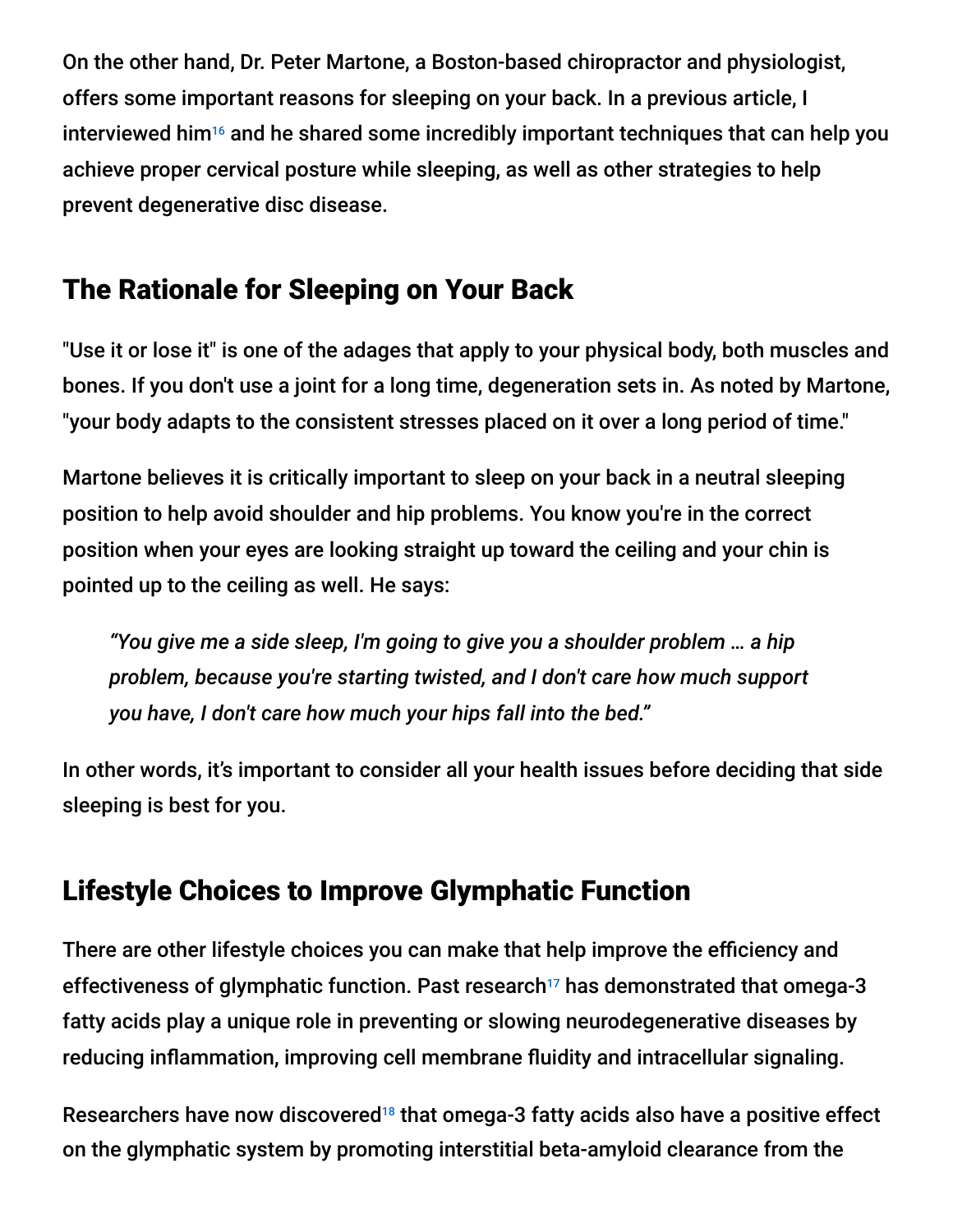brain and resisting injury. Wright also suggests other lifestyle choices that have an impact on the glymphatic system. 19

He notes animal studies $^{20}$  have demonstrated that short and long-term consumption of small amounts of alcohol could improve function, while moderate or high doses have the opposite effect.

A second animal study<sup>21</sup> evaluated the effect of voluntary exercise on the glymphatic system in rodents. They noted that age is often characterized by chronic inflammation, which ultimately can lead to dysfunction and dementia and that past research has indicated that physical exercise has a positive effect on cognition and memory in individuals who are aging.

They sought to evaluate how exercise could affect the glymphatic clearance and bloodbrain barrier permeability in aged mice. Using imaging studies, they found that voluntary exercise on a wheel improved cognition and accelerated glymphatic clearance efficiency but did not affect the blood-brain barrier permeability.<sup>22</sup>

## Sleep Therapies Can Increase Non-REM Sleep

Sleep is separated into two large stages, REM sleep and non-REM sleep. $^{23}$  REM sleep is the stage that most people associate with dreaming. There are three stages to non-REM sleep. The first two are light sleep, while the third stage is deep sleep.

Wright notes that during the third stage of non-REM sleep is when the glymphatic system is most active.<sup>24</sup> According to the American Sleep Association,<sup>25</sup> factors that can increase the amount of time you're in slow wave deep sleep include intense exercise and heat exposure, such as in a sauna or hot tub.

They also suggest that a cyclical low-carbohydrate diet can increase the percentage of slow-wave sleep, which they propose may be linked to fat metabolism. Dr. Dale Bredesen is a professor of molecular and medical pharmacology at the University of California, Los Angeles School of Medicine and author of "The End of Alzheimer's: The First Program to Prevent and Reverse Cognitive Decline."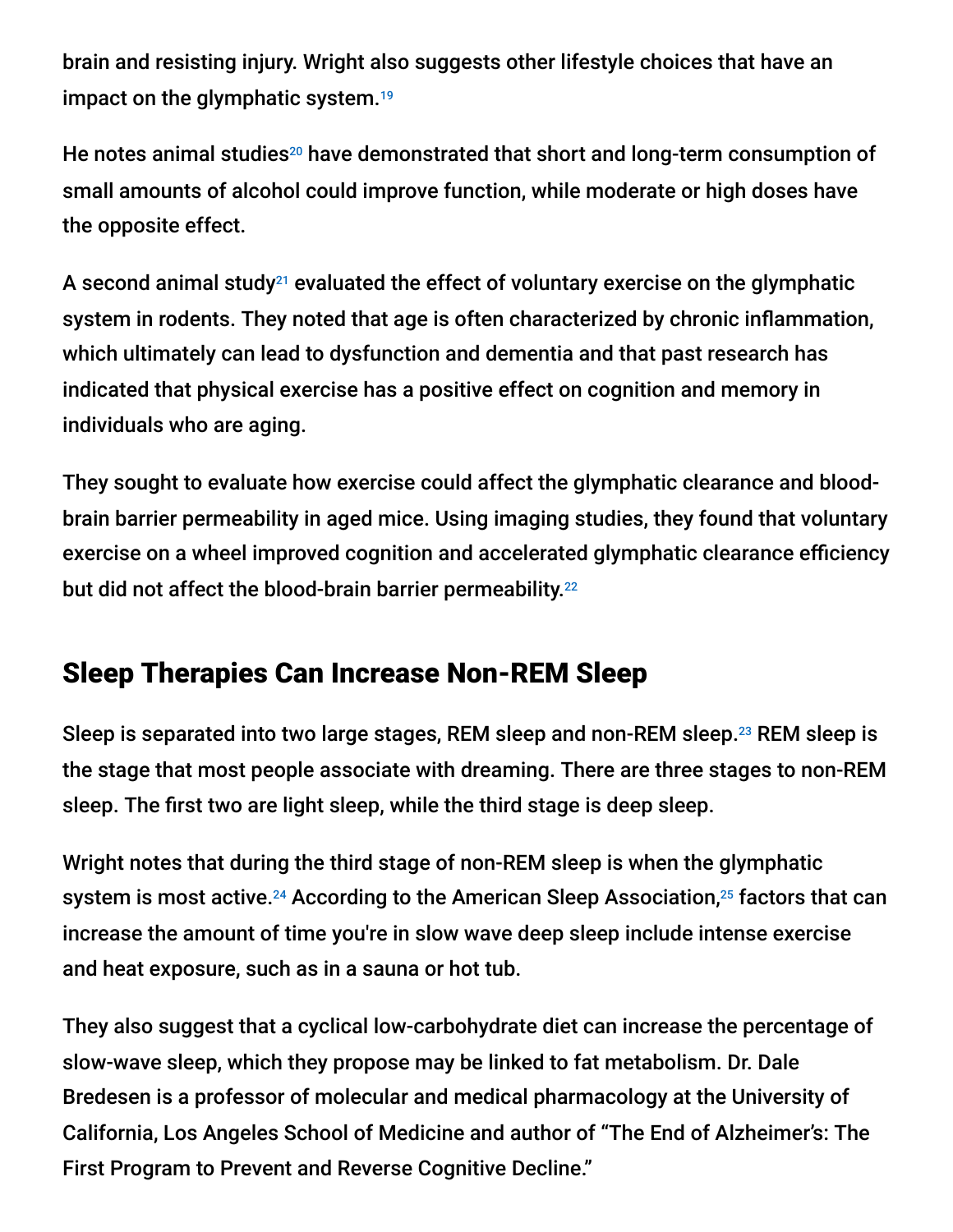He has identified several molecular mechanisms at work in Alzheimer's, and created a novel program called ReCODE to treat and reverse it. $26$  Included in the protocol is cyclical nutritional ketosis, $^{27}$  which he achieves using intermittent fasting. This promotes autophagy and helps clear dying cells. Thus, a cyclical ketogenic diet plays a neuroprotective role by promoting deep sleep to increase glymphatic clearance and autophagy to promote programmed cell death.

## Trans Fat Increases Your Risk of Dementia

Researchers have also found a strong link between trans fat consumption and the incidence of dementia, including Alzheimer's disease. One study<sup>28</sup> published in October 2019 in the journal Neurology included 1,628 Japanese seniors age 60 and older. At the outset of the study, none of the participants had dementia.

They were followed for 10 years and serum levels of elaidic acid, which is a biomarker of industrial trans fat, were measured using gas chromatography-mass spectrometry. The researchers found that higher serum levels were associated with a greater risk of all-cause dementia and Alzheimer's disease.

The association remained significant after adjustments for confounding factors and the increase in risk was not slight.  $\mathsf{CNN}^{\scriptscriptstyle 29}$  reported that people in the highest quartile were 74% more likely to develop dementia. Those in the second-highest quartile had a 52% higher risk. Although the risk was high for dementia and Alzheimer's disease, there was no association found with vascular dementia. 30

The biggest contributors to elaidic acid levels were pastries, followed by margarine, candy, caramel, croissants, nondairy creamer, ice cream and rice cakes.<sup>31</sup> Dr. Richard Isaacson, a neurologist and director of the Alzheimer's Prevention Clinic at Weill Cornell Medicine in New York, who was not involved in the study, commented on the findings to CNN: 32

*"The study used blood marker levels of trans fats, rather than more traditionally used dietary questionnaires, which increases the scientific validity of the*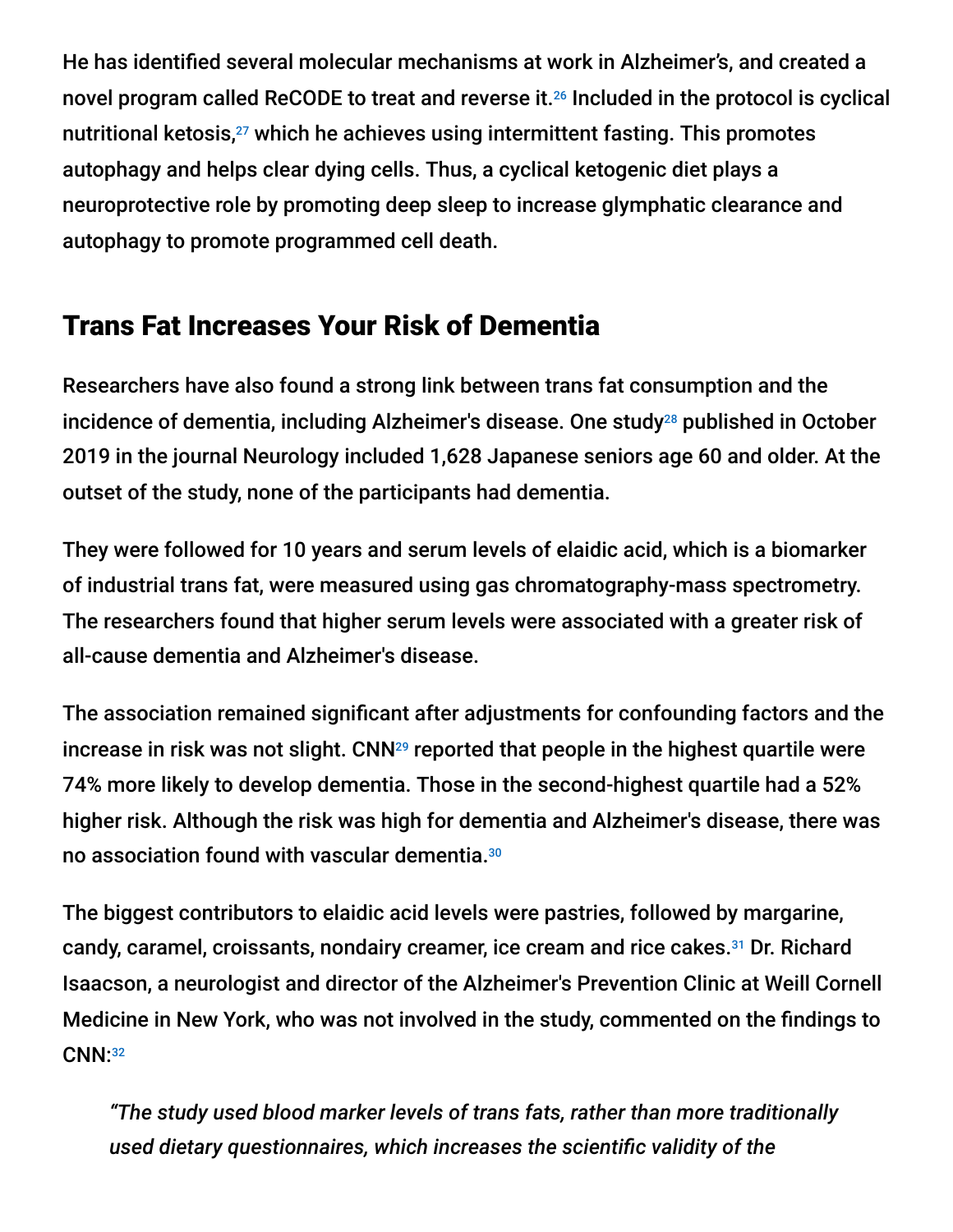*results. This study is important as it builds upon prior evidence that dietary intake of trans fats can increase risk of Alzheimer's dementia."*

This was not the first study to demonstrate a clear link between consuming trans fat and dementia. For example, in 2012,<sup>33</sup> Dr. Gene Bowman, assistant professor of neurology at Oregon Health and Science University, reported<sup>34</sup> a strong correlation between trans fat and cognitive performance. Participants who had high levels of serum trans fat performed significantly worse in cognitive testing and had reduced brain volume.

Another study<sup>35</sup> in 2015 found trans fat was linked to memory impairment in people under age 45. For every gram of trans fat consumed each day, there was a 0.76-word reduction in word recall. In the highest trans-fat group, participants could recall on average 11 fewer words than those with the lowest trans fat intake who could recall an average of 86 words.

#### Biohacks Help Improve Deep Sleep

Ben Greenfield is one of the top biohackers in the U.S. During our interview in 2018, 36 Greenfield discussed several biohacks you can use to improve your deep sleep. When I first began tracking sleep, I was shocked to realize how little deep sleep I was getting.

In fact, there were times I was getting no deep sleep at all. Greenfield notes a requirement for deep sleep is a lower core body temperature. Unfortunately, people commonly sabotage their deep sleep by preventing their core body temperature from lowering, these include: 37

- Eating a high number of calories late at night
- Drinking alcohol before bed
- Sleeping with too many blankets
- Keeping your bedroom too warm
- Exercising with high intensity too close to bedtime (within three hours of bedtime)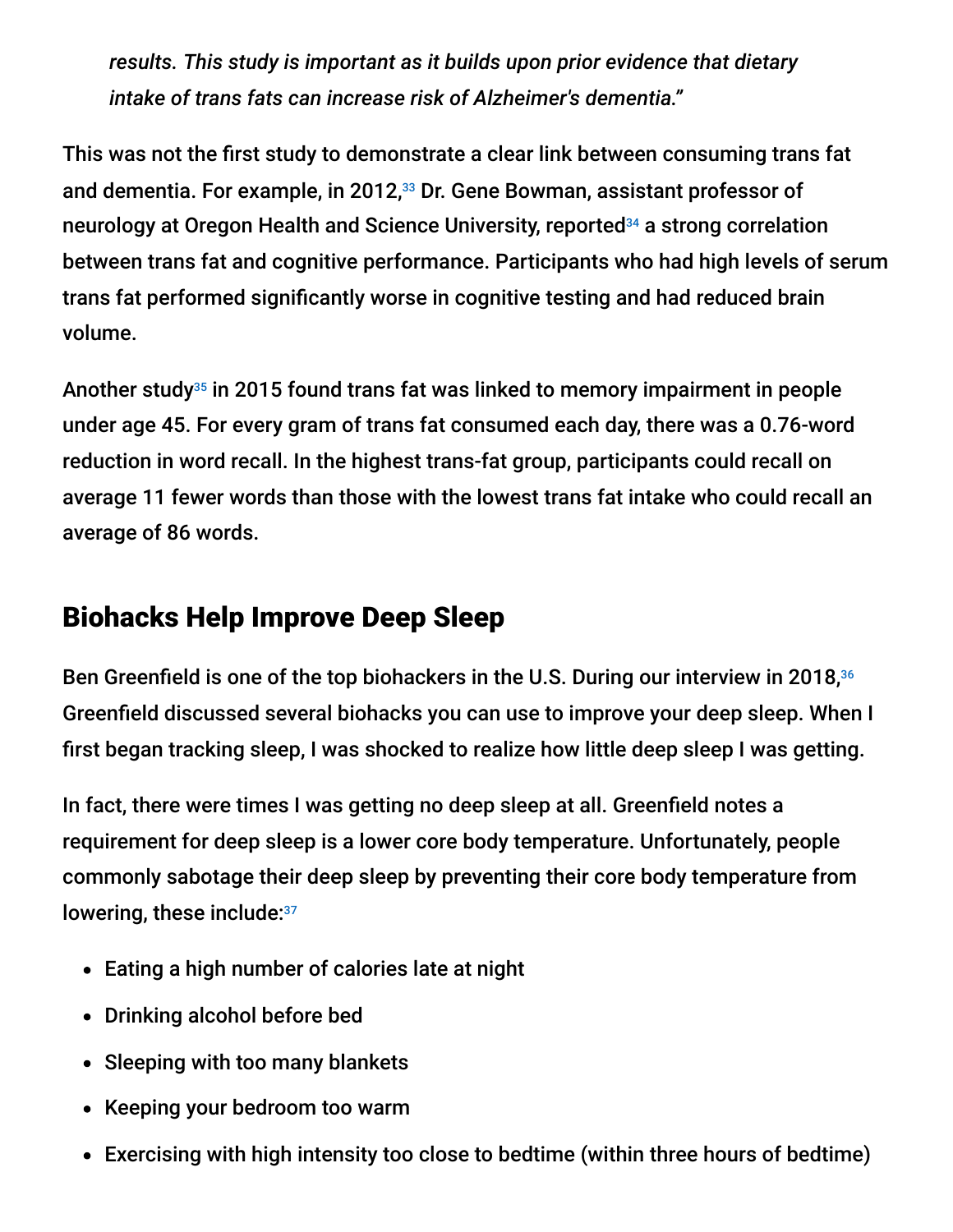Other biohacks that can help improve your deep sleep include taking supplemental:<sup>38</sup>

- Gamma-aminobutyric acid (GABA) ideally liposomal, or precursors to GABA, such as passionflower extract
- Melatonin in small doses (0.3 to 0.5 milligrams)
- Cannabidiol (CBD) oil
- Pulsed electromagnetic field (PMF) in the range of 3 to 8 hertz can also be helpful and provides effects like those of an earthing or grounding mat

Reducing or eliminating electromagnetic fields from your home is another biohack Greenfield uses.<sup>39</sup> He was an early adopter of the strategy and hardwired his home. At the time of the interview, he was living in the wilderness and was fairly well shielded from EMF in the environment.

Eliminating EMF during sleep hours is particularly important as this is when the brain detoxifies. Most of the time, the only way to do this is by turning off the electricity in your bedroom at the circuit breaker. If you're living in a city where building codes require electrical wires to be in a conduit, the best you can do is to unplug the electrical equipment in your bedroom.

#### **Sources and References**

- <sup>1, 6</sup> [Translational Neurodegeneration, 2022;11\(17\)](https://translationalneurodegeneration.biomedcentral.com/articles/10.1186/s40035-022-00291-4)
- 2, 7, 10, 12, 13, 24 [The Conversation, May 26, 2022](https://theconversation.com/on-your-back-side-face-down-mice-show-how-we-sleep-may-trigger-or-protect-our-brain-from-diseases-like-als-181954)
- <sup>3</sup> [Bitchute, July 29, 2019](https://www.bitchute.com/video/br4FfIucq5c/)
- <sup>4, 27</sup> [Reversal of Cognitive Decline: 100 Patients: A Special Interview With Dr. Dale Bredesen](https://mercola.fileburst.com/PDF/ExpertInterviewTranscripts/Interview-DaleBredesen-ReversalOfCognitiveDecline.pdf)
- <sup>5</sup> [Frontiers in Molecular Neuroscience, January 17, 2020](https://www.frontiersin.org/articles/10.3389/fnmol.2019.00312/full)
- <sup>8</sup> [Neurochemical Research, 2015;40\(12\)](https://www.ncbi.nlm.nih.gov/pmc/articles/PMC4636982/)
- <sup>9</sup> [Frontiers in Neuroscience, February 9th, 2021](https://www.frontiersin.org/articles/10.3389/fnins.2021.639140/full)
- <sup>11</sup> [PNAS, 2018;115\(17\)](https://www.pnas.org/doi/10.1073/pnas.1721694115)
- <sup>14</sup> [The Journal of Neuroscience, 2015;35\(31\)](https://www.ncbi.nlm.nih.gov/pmc/articles/PMC4524974/)
- <sup>15, 19</sup> [The Conversation, May 26, 2022, Subhead 4](https://theconversation.com/on-your-back-side-face-down-mice-show-how-we-sleep-may-trigger-or-protect-our-brain-from-diseases-like-als-181954)
- <sup>16</sup> [Mercola fileburst transcript. October 31, 2021](https://mercola.fileburst.com/PDF/ExpertInterviewTranscripts/Interview-PeterMartone-CorrectingSleepPosture.pdf)
- <sup>17</sup> [International Journal of Molecular Sciences, 2019; 20\(17\)](https://www.ncbi.nlm.nih.gov/pmc/articles/PMC6747747/)
- <sup>18</sup> [FASEB J, 2017;31\(1\)](https://pubmed.ncbi.nlm.nih.gov/27789520/)